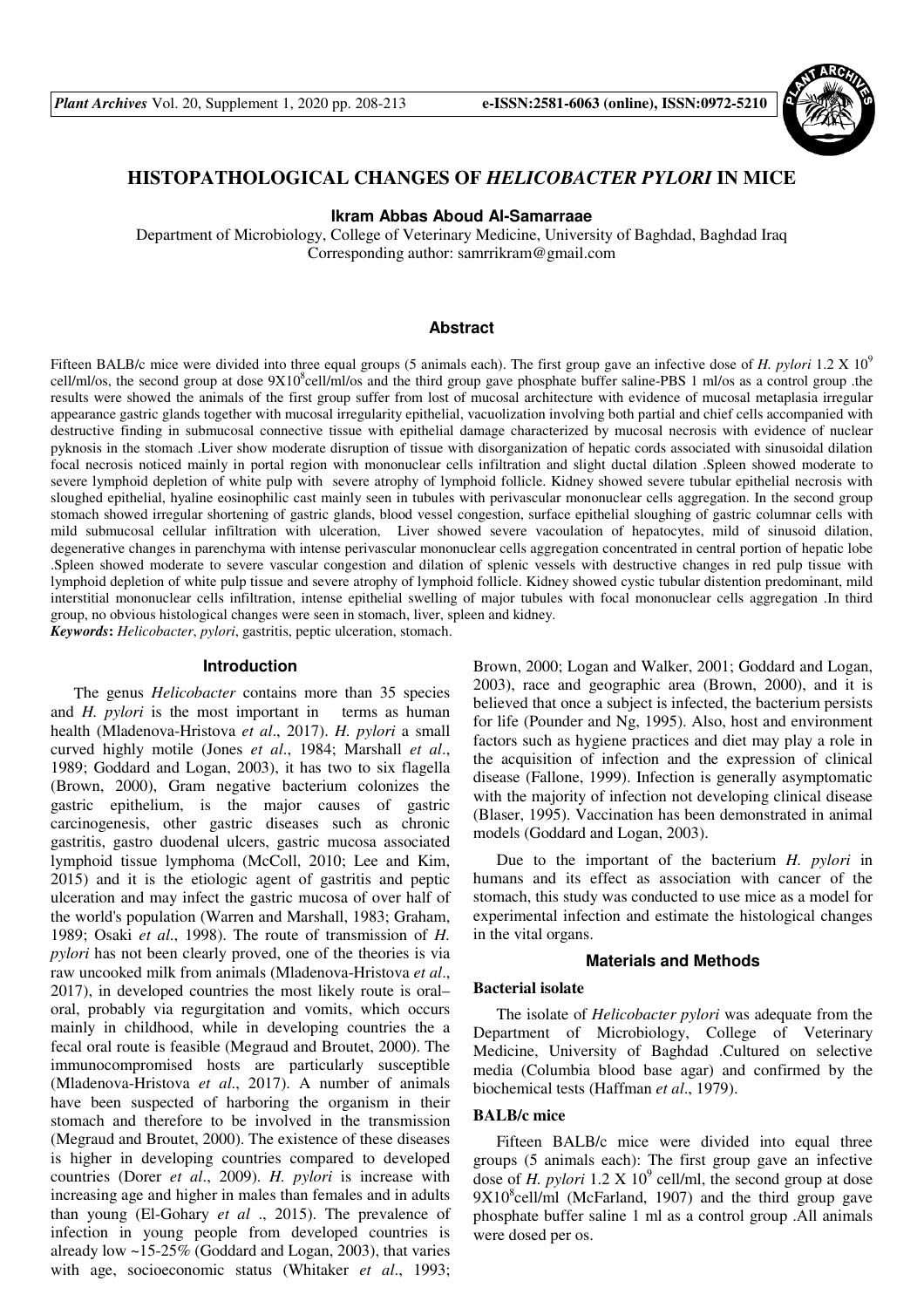## **Histological examination**

The histological examination was done after 5 days by sacrificed all animals for obtained the vital organs samples (Stomach, liver, spleen and kidneys) and preparation the tissues sections were done according to **Luna and Lee (1968)** as follows : the organs were fixed in formalin solution (10%) ,after that all samples were putted in concentrations (70, 80, 90 and 100%) of ethyl alcohol ascending and descending, then a paraffin blocks prepared and sectioning as a tissue films 4µ thickening by histokinase micrometer, fixed on slides and stained by hematoxylin and eosin stain.

## **Results and Discussion**

In the first group that infected by  $1.2X10<sup>9</sup>$  CFU/ml was showed that stomach revealed lost of mucosal architecture with evidence of mucosal metaplasia irregular appearance gastric glands together with mucosal irregularity epithelial, vacuolization involving both partial and chief cells seen in other section accompanied with destructive finding in submucosal connective tissues with mucosal metaplasia accompanied with destructive finding in submucosal connective tissues and epithelial damage characterized by mucosal necrosis with evidence of nuclear pyknosis (Fig. 1). Liver showed moderate disruption of tissue with disorganization of hepatic cords associated with sinusoidal dilation focal necrosis noticed mainly in portal region with mononuclear cells infiltration and slight ductal dilation with apoptosis of hepatocytes mainly noticed near central vein with ductal epithelial hyperplasia accompanied with mild inflammatory response (Fig. 2). Spleen showed moderate to severe lymphoid depletion of white pulp with severe atrophy of lymphoid follicle (Fig. 3). Kidney showed severe tubular epithelial necrosis with sloughed epithelial, hyaline eosinophilic cast mainly seen in tubules and edema between dilated tubules accompanied by severe vascular lesions with perivascular mononuclear cells aggregation (Fig. 4).

In the second group that infected  $9X10^8$  CFU/ml, stomach showed irregular shortening of gastric glands, blood vessel congestion, surface epithelial sloughing of gastric columnar cells with mild submucosal cellular infiltration, ulceration , irregular shortening of gastric glands with widening of some gastric pits (Fig. 5). Liver showed severe vacoulation of hepatocytes, mild of sinusoid dilation, degenerative changes in parenchyma with intense perivascular mononuclear cells aggregation concentrated in central portion of hepatic lobe (Fig. 6).Spleen showed moderate to severe vascular congestion and dilation of splenic vessels with destructive changes in red pulp tissue with lymphoid depletion of white pulp tissue and severe atrophy of lymphoid follicle (Fig. 7). Kidney showed cystic tubular distention predominant, mild interstitial mononuclear cells infiltration, intense epithelial swelling of major tubules with focal mononuclear cells aggregation (Fig. 8).

In the third group (control group) which given phosphate buffer saline (PBS) /ml was showed in Stomach, liver, spleen and kidney typical details of normal structures (Fig. 9, 10, 11, 12).



**Fig. 1 :** Stomach section in BALB/c mice infected by 1.2 X  $10<sup>9</sup>$  CFU/ml reveal lost of mucosal architecture with evidence of mucosal metaplasia (A), irregular appearance gastric glands together with mucosal irregularity (B) and mucosal epithelial damage associated with sloughing and ulcerative lesions with areas of cell debris (C) (X10).



**Fig. 2 :** Liver section in BALB/c mice infected by 1.2X10<sup>9</sup> CFU/ml show moderate disruption of tissue with disorganization of hepatic cords associated with sinusoidal dilation(A) , focal necrosis may notice mainly in portal region with mononuclear cells infiltration and slight ductal dilation(B) , and great portal vein dilation and congestion with ductal epithelial hyperplasia accompanied with mild inflammatory response (C) (X40).



**Fig. 3 :** Spleen section in BALB/c mice infected by 1.2X10<sup>9</sup> CFU/ml show severe atrophy of lymphoid follicle (A), and moderate to severe lymphoid depletion of white pulp tissue $(B)$  (X10).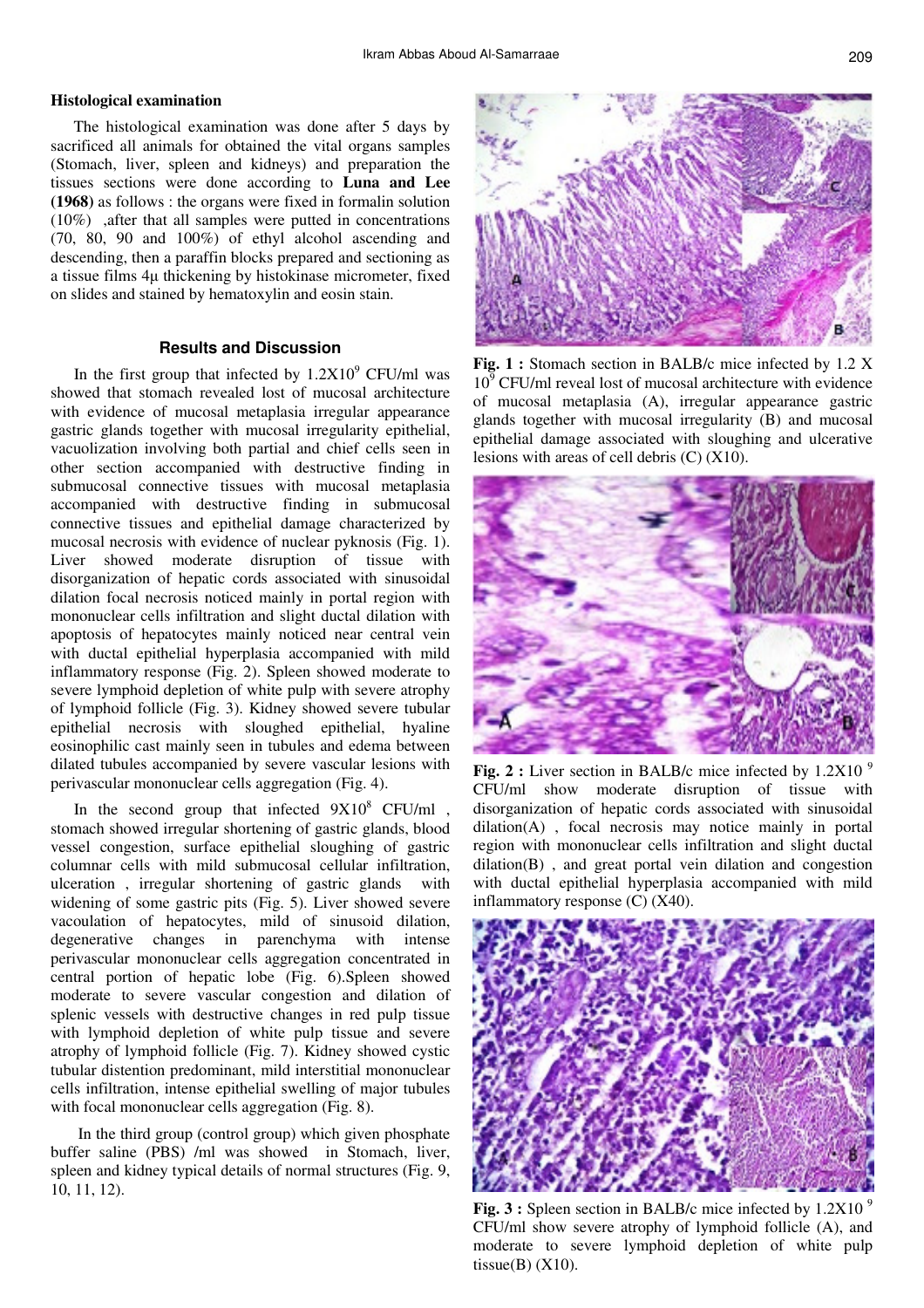

**Fig. 4 :** Kidney section in BALB/c mice infected by  $1.2X10^9$ CFU/ml show severe tubular epithelial necrosis with sloughed epithelial (A), hyaline eosinophilic cast mainly seen in tubules (B) with severe vascular lesions with perivascular mononuclear cells aggregation(C) (X40)



**Fig. 5 :** Stomach section of BALB/c mice infected by  $9X10^8$ CFU/ml show irregular shortening of gastric glands with blood vessel congestion(A) , focal epithelial sloughing with irregular shortening of gastric glands(B), and widening of some gastric pits (X10,40).



**Fig. 6 :** Liver section of BALB/c mice infected by  $9X10^8$ CFU/ml show severe vacoulation of hepatocytes with individual appearance of councilman bodies (A), mild of sinusoid dilation with focal mononuclear cell infiltration (B) and perivascular mononuclear cells aggregation concentrated in central portion of hepatic lobe  $(C)$   $(X10,40)$ .



**Fig. 7 :** Spleen section of BALB/c mice infected by  $9X10^8$ CFU/ml show moderate to severe vascular congestion and dilation of splenic vessels with moderate mononuclear cells infiltration mainly in capsular region associated with destructive changes in red pulp tissue (X10).



**Fig. 8 :** Kidney section of BALB/c mice infected by  $9X10^8$ CFU/ml show cystic tubular distention predominant in renal tissue with mild interstitial mononuclear cells infiltration (A), cystic tubular distention predominant in renal tissue with mild interstitial mononuclear cells infiltration (B) , and intense epithelial swelling of major tubules with focal mononuclear cells aggregation(C) (X10,40)



**Fig. 9 :** Stomach section of BALB/c mice ingested 1 ml of phosphate buffer saline-PBS show typical details of normal structure limit(A,B,C) (X10)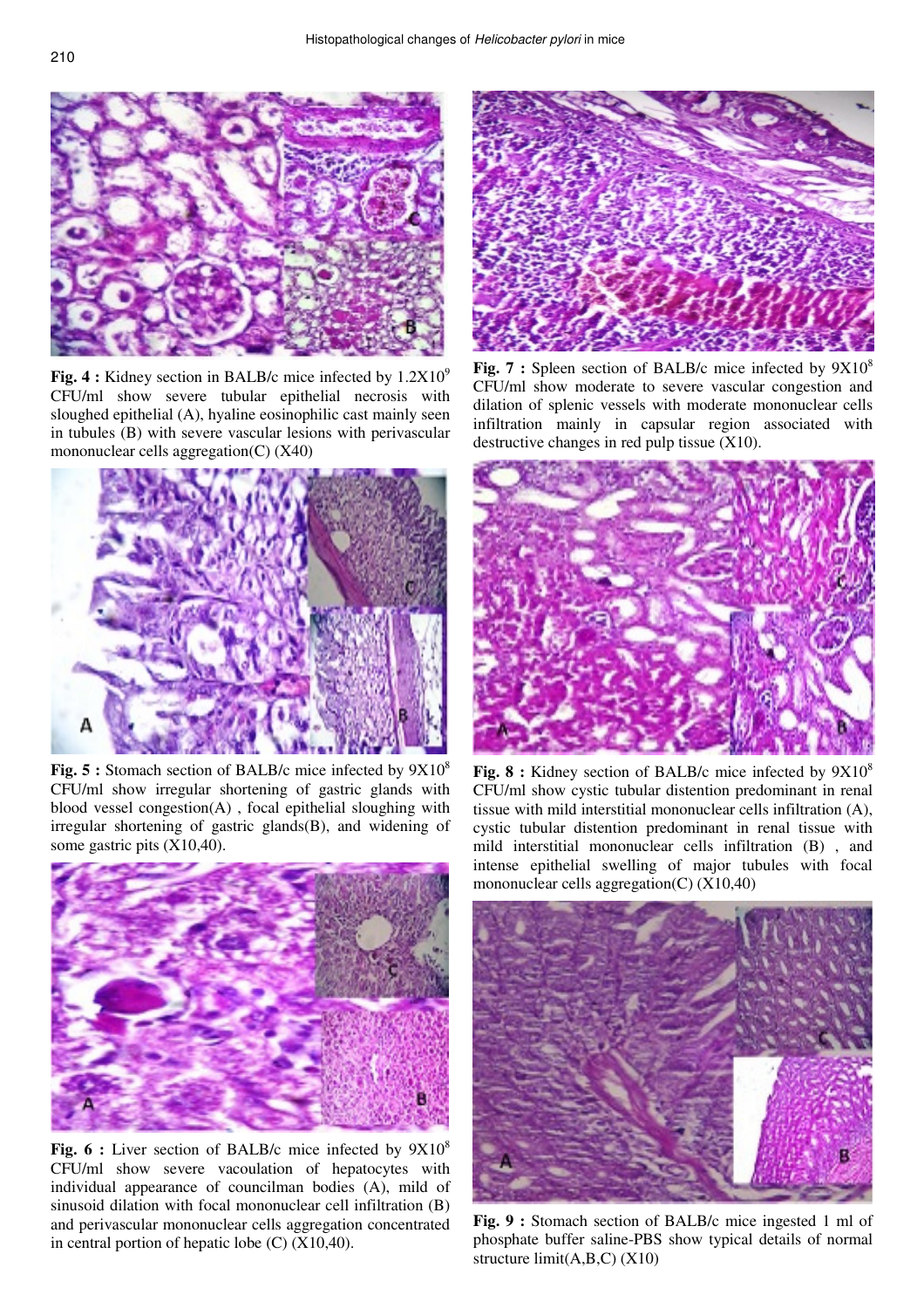

**Fig. 10 :** Liver section of BALB/c mice ingested 1 ml of phosphate buffer saline-PBS show normal structural details with no obvious changes  $(A,B)$   $(X10)$ 



**Fig. 11 :** Spleen section of BALB/c mice ingested 1 ml of phosphate buffer saline –PBS show normal structural details (X10)



**Fig. 12 :** Kidney section of BALB/c mice ingested 1 ml of phosphate buffer -PBS show no structural changes with normal renal tissues (A,B,C) (X10, 40)

The gastric epithelium has typically been regarded as a physical barrier, plays a key role in the inflammatory and immune responses induced by *H. pylori*. The epithelium is

the only cell phenotype in the gastric mucosa that is indirect contact with the pathogen. This feature places the epithelium in a strategic situation to interact with this bacterium and with the immune elements (Suarez *et al*., 2006).

Up to 14% with *H. pylori* will not have natural infection, but will have bacterium elsewhere in the stomach, especially if there is gastric atrophy, intestinal metaplasia or bile reflex (Goddard and Logan, 2003), while persistent infection in gastric mucosa has been reported worldwide (Osaki *et al.*, 1998) and in about 15-20% of subjects long-term infection can lead to peptic ulcer or gastric cancer (Goddard and Logan, 2003). *H. pylori* produce a number of virulence factors, including vacuolating cytotoxin (vac A) that may have different disease association (Atherton, 1997). Pan gastritis, with an inflamed corpus is associated with the loss of acid secretion, which leads to atrophic gastritis and a cancer (Blaser, 1992; Baron and logan, 1994; Goddard and Logan, 2003). The interaction between specific microbial virulence factors and host genetic factors (pro-inflammatory genotypes are the main determinants of the pattern and severity of gastritis (Goddard and Logan, 2003), and establishment of chronic infection maybe influence by host genetic factors (Moriai and Hirahara, 1999). and differences in susceptibility to particular strains (Dubois *et al*., 1996; Brown, 2000). It is thought to be indigenous to the human population and is well adapted to existing in the human stomach for the life time of its host (Blaser, 1997). On the same hand, animal models have provided an invaluable resource with which to study *H. pylori* pathogenesis and carcinogenesis (Peek Jr, 2008). Animal models of *H. pylori*  infection have been developed, but their clinical validity has yet to be established (Goddard and Logan, 2003). It is colonize in the animal and human gut (Mladenova-Hristova *et al*., 2017). *H. pylori* maybe recognized on H and E stained section alone and atrophy or intestinal metaplasia assessed (Goddard and Logan, 2003). Infection with *H. pylori* can result in chronic gastritis, a cellular infiltrate of immunocompetent lymphocytes and of IgA, IgG and IgM secreting plasma cells in the gastric mucosa (Spipponen, 1997). Adherence plays an important role in the induction of pathologic squeal and *H. pylori* adhesions have been studied in animal models (Peek Jr, 2008). Also, infection with *H. pylori* results in a typical sequence of events, ultimately resulting in the development of gastric diseases. Colonization of gastric mucosa by *H. pylori* first results in the induction of an inflammatory response, predominantly of the Th1 type. The initial acute gastritis is followed by active chronic gastritis, which last for life. This inflammatory response is characterized by an influx of neutrophils, mononuclear cells, and T- helper1 (Th1) cells.Th1 response results in epithelial cell damage rather than in the removal of H*. pylori*, thus causes a lifelong proinflammatory response coupled to cellular and initiate the histological cascade. The continuous production of reactive oxygen species that results from the ongoing inflammation an give rise to DNA damage, thus inducing the multiple mutations thought to be required for initiation of cancer cascade (Kusters *et al*., 2006) It can use antigenic variation to regulate its interaction with host cells (Peek Jr, 2008) and induce the recruitment of CD4<sup>+</sup> and CD8<sup>+</sup> T-cells into the gastric mucosa (Lundgren *et al*., 2003) with reactive CD8<sup>+</sup> T cells can be efficiently stimulated by *H*. *pylori* antigen-pulsed B cell and DCs, and that most of the CD8<sup>+</sup> T cells in the infected gastric mucosa are memory T cells (Azem *et al*., 2006) and a novel mechanism of immune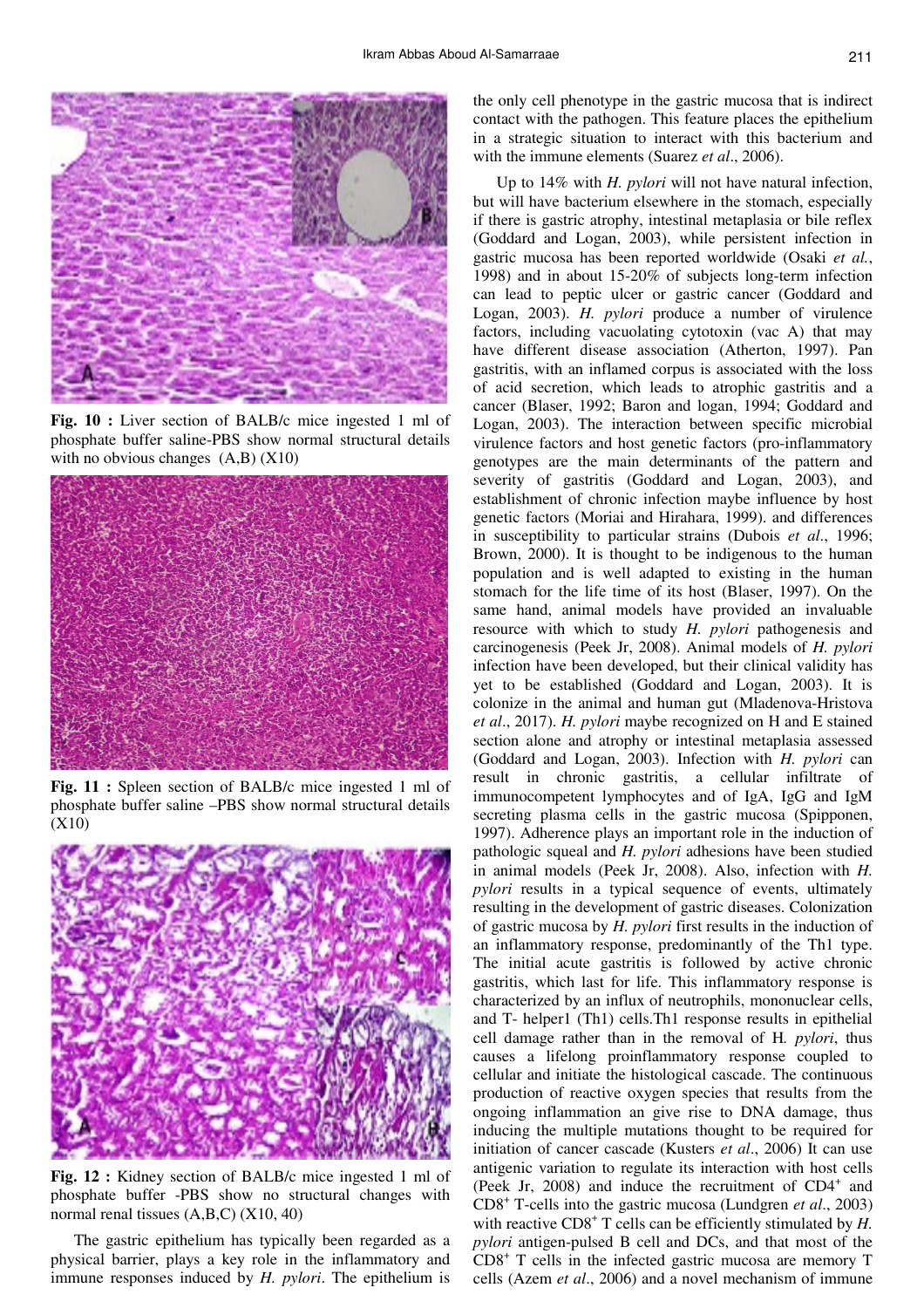avoidance used by *H. pylori*, which involves the induction of coinhibitory molecule expression on gastric epithelial cells by the bacterium (Suarez *et al*., 2006),all that maybe explain the different results of histopathological changes and the inflammatory cells infiltration in the present study, which synchronizing with dose of infection, but the infected mice don't developed cancer that referred in the previous studies , most mouse strains do not develop cancer, but only mild inflammation (Peek Jr, 2008) and that persistently elevated gastrin levels synergize with infection to augment the progression to gastric cancer (Peek Jr, 2008) ,and It is well documented that the epithelium has the ability to produce cytokines that trigger the recruitment of inflammatory cells into the gastric lamina properia (Beswick *et al*., 2005). IL8 recruits immunological components into the gastric mucosa from the periphery, particularly polymorphonuclear cells, which contribute to epithelial damage (Yoshikawa and Naito, 2000) and macrophages contribute to epithelial damage by producing nitric oxide in response to bacterial urease (Gobert *et al*., 2002). In conclusion, this study was reflect the possibility of using mice as a model for studying the pathogenesis and pathological changes of *H. pylori*, that synchronize with the dose of infection.

## **References**

- Atherton, J.C. (1997). The clinical reference of strain types of *Helicobacter pylori* .Gut, 40: 701-703.
- Azem, J.; Svennerholm, A.M. and Lundin, B.S. (2006). B cells pulsed with *Helicobacter pylori* antigen efficiently activate memory  $CD^{8+}$  T cells from *H. pylori* infected individuals. Clin. Immun., 118: 284-291.
- Baron, J.H. and Logan, R.P.H. (1994). Infection by Helicobacter pylori is the major cause of duodenal ulcer. Proc. R. Coll. Physicians Edin., 24: 21-36.
- Beswick, E.J.; bland, D.A.; Suarez, G.; Barrera, C. A.; Fan, X. and Reyes, V. E. (2005). *Helicobacter pylori* bind to CD74 on gastric epithelial cells and stimulate interleukin-8 production. Infect. Immun., 73: 2736- 2743.
- Blaser, M.J. (1992). Hypothesis on the pathogenesis and natural history of *H. pylori* inflammation . Gastroenterol., 102: 720-727.
- Blaser, M.J. (1995). The role of *Helicobacter pylori* in gastritis and its progression to peptic ulcer disease. Aliment. Pharmacol. Ther., 9 (Suppl.1): 27-30.
- Blaser, M.J. (1997). Ecology of *Helicobacter pylori* in the human stomach. J. Clin. Invesl., 100 : 759-762.
- Brown, L.M. (2000). *Helicobacter pylori*: Epidemiology and route of transmission. Epidemiol. Rev., 22 (2): 283-297.
- Dorer, M.S.; Talarico, S. and Salama, N.R. (2009). *Helicobacter pylori* is unconventional role in health and disease. Plos Pathog., 5: 1000544.
- Dubois, A,; Berg, D.E. and Incecik, E.T. (1996). Transient and persistent experimental infection of non human primates with *Helicobacter pylori*: implication for human disease. Infect. Immun., 64: 2885-2891.
- El-Gohary, A.H.; Yousef, M.A.; Mohamed, A.A.; Abou El-Amalem, W.E. and Abedl-Kareem, L.M. (1015). Epidemiological study on *H. pylori* in cattle and its milk with special reference to its Zoonotic importance. Bio. Med., 7(5): 251.
- Fallone, C.A. (1999). Determinant of ethnic or geographical differences in infectivity of and transmissibility of

*Helicobacter pylori* . Can. J. Gastroenterol., 13: 251- 255.

- Gobert, A.P.; Mersey, B.D.; Cheng, Y.; Blumberg, D.R.; Newton, J.C. and Wilson, K.T. (2002). Cutting edge: urease release by *Helicobacter pylori* stimulates macrophage inducible nitric oxide syntheses. J. Immunol., 168: 6002-6006.
- Goddard, A.F. and Logan, R.P.H. (2003). Diagnostic methods for *Helicobacter pylori* detection and eradication . J. Clin. Pharmocol., 56: 273-283.
- Graham, D.Y. (1989). *Campylobacter pylori* and peptic ulcer. Gastroenterol., 96: 615-625.
- Haffman, P.S.; Geogc, H.A.; Krieg, N.R. and Smibert, R.M. (1979). Studies of the microphilic nature of *Compylobacter fetus* sub sp*. Jejuni* .II .Role of exogenous superoxide antion and hydrogen peroxide. Can. J. Microbiol., 25(1): 8-16.
- Jones, D.M.; Lessels, A.M. and Eldridge, J. (1984). Campylobacter like organisms in the gastric mucosa: Culture, histological and serological studies. J. Clin. Pathol., 37: 1002-1006.
- Kusters, J.G.; van Vliet, A.H.M. and Kuipers, E.J. (2006) . Pathogenesis of *Helicobacter pylori* infection. Clin. Microbiol. Rev., 19(3): 449-490.
- Lee, J.Y. and Kim, N. (2015). Diagnosis of *Helicobacter pylori* by invasive test: histology. Ann. Transl. Med., 3(1): 10-17.
- Lonan, R.P.H. and Walker, M.M. (2001). Epidemiology and diagnosis of *Helicobacter pylori* infection. Br. Med. J., 323: 920-922.
- Luna, H.T. and Lee, G. (1968). Manual of histological staining methods of the Armed Forces Institute of Pathology  $.3<sup>rd</sup>$  Ed . The Blakiston Division . McGraw Hill Book Co .New York, USA.
- Lundgren, A.; Suripayer, E.; Enarsson, K.; Svennexholm, A.M. and Lundin, B.S. (2003). *Helicobacter pylori* specific CD4+CD25 high regulatory T cells suppress memory T-cell responses to *H. pylori* in infected individuals. Infect. Immun., 71: 1755-1762.
- Marshall, B.J.; Warren, J.R. and Goodwin, C.S. (1989). Duodenal ulcer replace after eradication of *Campylobacter pylori*. Lancet i: 846.
- McColl, K.E. (2010). Clinical practice. *Helicobacter pylori* infection. N. Engl. J. Med., 362: 1597-1604.
- McFarland, J. (1907). Nephelometer: an instrument for media used for estimating the number of bacteria in suspensions used for calculating the opsonic index and for vaccines .J. Am. Med.Assoc., 14: 1176-1178.
- Megraud, F. and Brouter, N. (2000). Review article: have we found the source of *Helicobacter pylori*? Aliment . Pharmacol . Ther., 14(Suppl.3): 7-12.
- Mladenova-Hristova, I.; Grekova, O. and Patel, A. (2017). Zoonotic potential of *Helicobacter* spp. J. Microbiol. Immunol. Infect., 50: 265-269.
- Moriai, T. and Hirahara, N. (1999). Clinical course of acute gastric mucosal lesions caused by acute infection with *Helicobacter pylori* . N. Engl. J. Med., 341: 456-457.
- Osaki, T.; Taguchi, H.; Yamaguchi, H. and Kamiya, S. (1998). Detection of *Helicobacter pylori* in fecal samples of Gnotobiotic mice infected with *H. pylori* by an immunomagnetic –Bead separation technique. J. Clin. Microbiol., 36(1): 321-323.